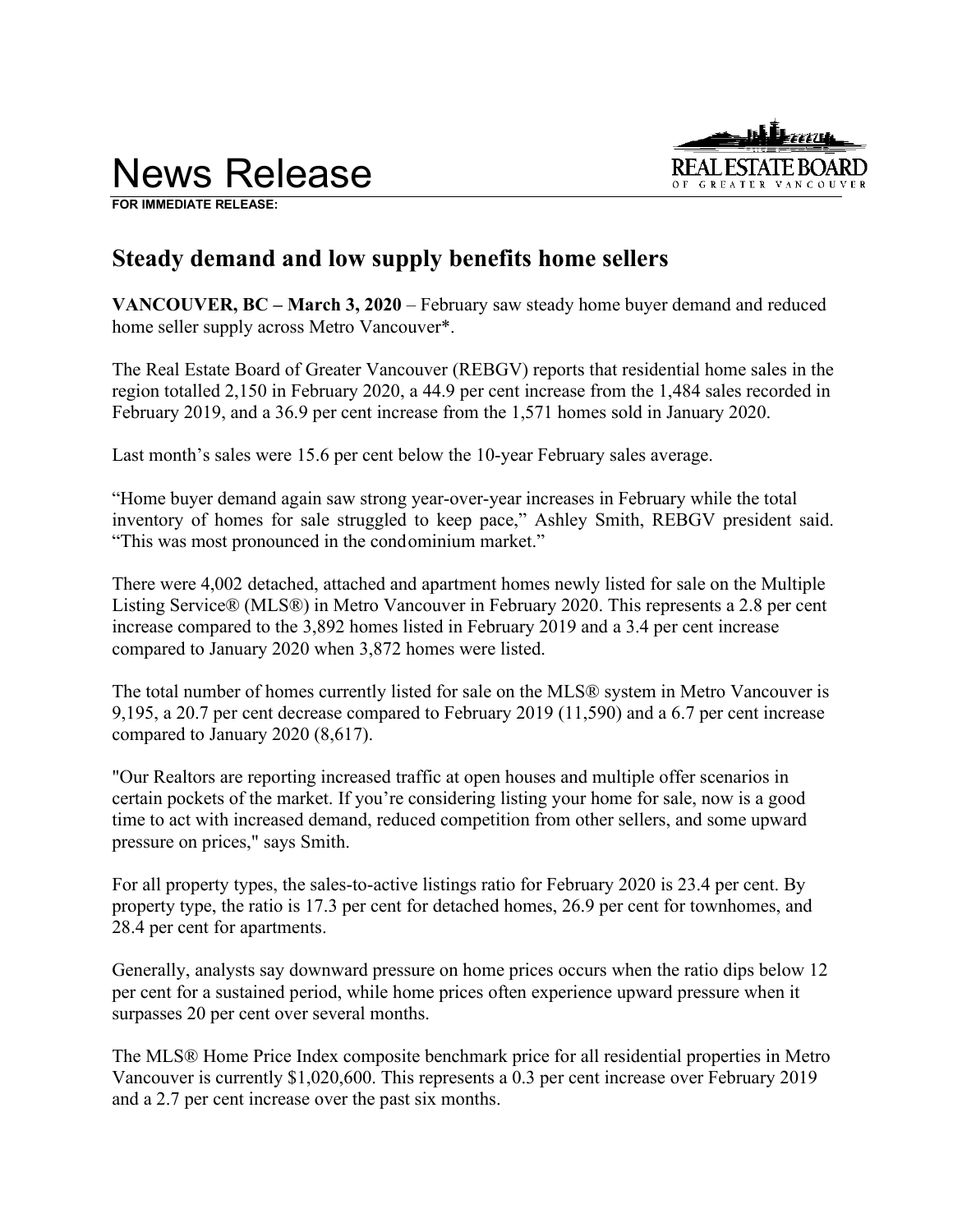Sales of detached homes in February 2020 reached 685, a 52.9 per cent increase from the 448 detached sales recorded in February 2019. The benchmark price for a detached home is \$1,433,900. This represents a 0.7 per cent decrease from February 2019 and a 1.9 per cent increase over the past six months.

Sales of apartment homes reached 1,061 in February 2020, a 39.8 per cent increase compared to the 759 sales in February 2019. The benchmark price of an apartment property is \$677,200. This represents a 0.9 per cent increase from February 2019 and a 3.6 per cent increase over the past six months.

Attached home sales in February 2020 totalled 404, a 45.8 per cent increase compared to the 277 sales in February 2019. The benchmark price of an attached home is \$785,000. This represents a 0.6 per cent increase from February 2019 and a 1.7 per cent increase over the past six months.

-30-

\*Editor's Note: Areas covered by the Real Estate Board of Greater Vancouver include: Burnaby, Coquitlam, Maple Ridge, New Westminster, North Vancouver, Pitt Meadows, Port Coquitlam, Port Moody, Richmond, South Delta, Squamish, Sunshine Coast, Vancouver, West Vancouver, and Whistler.

The real estate industry is a key economic driver in British Columbia. In 2019, 25,351 homes changed ownership in the Board's area, generating \$1.8 billion in economic spin-off activity and an estimated 12,910 jobs. The total dollar value of residential sales transacted through the MLS® system in Greater Vancouver totalled \$25.3 billion in 2019.

The Real Estate Board of Greater Vancouver is an association representing approximately 14,000 REALTORS® and their companies. The Board provides a variety of member services, including the Multiple Listing Service®. For more information on real estate, statistics, and buying or selling a home, contact a local REALTOR® or visit **www.rebgv.org**.

For more information please contact:

**Craig Munn** Manager, Communication Real Estate Board of Greater Vancouver 604.730.3146 [cmu](http://www.facebook.com/rebgv)[nn@r](http://www.twitter.com/rebgv)[ebgv.](http://www.rebgv.org/)[org](http://www.youtube.com/user/rebgv)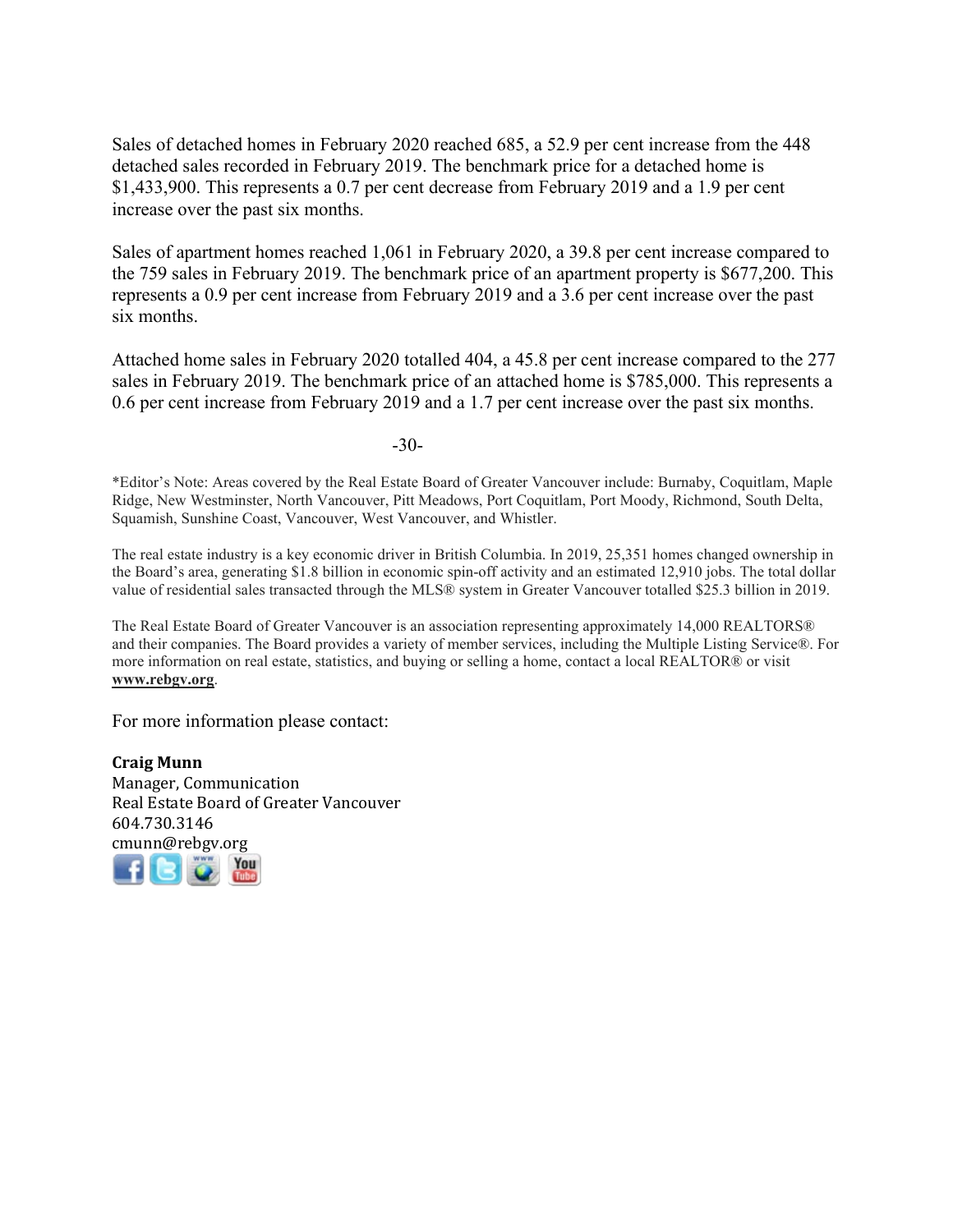



| Property Type           | Area                  | Benchmark<br>Price      | Price<br>Index | 1 Month<br>Change % | 3 Month<br>Change % | 6 Month<br>Change % | 1 Year<br>Change % | 3 Year<br>Change % | 5 Year<br>Change % | 10 Year<br>Change % |
|-------------------------|-----------------------|-------------------------|----------------|---------------------|---------------------|---------------------|--------------------|--------------------|--------------------|---------------------|
| Residential / Composite | Lower Mainland        | \$962,500               | 264.9          | 1.2%                | 2.4%                | 2.2%                | 0.7%               | 13.9%              | 60.4%              | 80.4%               |
|                         | Greater Vancouver     | \$1,020,600             | 265.5          | 1.2%                | 2.7%                | 2.7%                | 0.3%               | 10.2%              | 53.8%              | 76.6%               |
|                         | Bowen Island          | \$906,800               | 196.6          | $-1.3%$             | $-5.5%$             | $-5.0%$             | $-8.4%$            | 10.4%              | 54.3%              | 47.4%               |
|                         | <b>Burnaby East</b>   | \$943,500               | 261.7          | 1.4%                | 1.5%                | 3.0%                | $-0.7%$            | 9.6%               | 50.5%              | 73.8%               |
|                         | <b>Burnaby North</b>  | \$880,600               | 265.9          | 0.8%                | 2.5%                | 2.1%                | 1.9%               | 10.5%              | 57.2%              | 79.3%               |
|                         | <b>Burnaby South</b>  | \$967,600               | 273.3          | 1.3%                | 2.7%                | 3.0%                | $-2.5%$            | 9.2%               | 55.1%              | 82.4%               |
|                         | Coquitlam             | \$910,900               | 270.2          | 1.6%                | 3.1%                | 2.1%                | $-0.3%$            | 17.8%              | 66.3%              | 90.6%               |
|                         | Ladner                | \$794,900               | 223.8          | 0.4%                | 1.5%                | 1.6%                | $-1.8%$            | 2.6%               | 40.2%              | 56.5%               |
|                         | Maple Ridge           | \$756,500               | 240.9          | 1.9%                | 1.6%                | 0.7%                | 1.3%               | 21.7%              | 74.1%              | 75.6%               |
|                         | New Westminster       | \$650,800               | 286.3          | 1.3%                | 1.9%                | 2.2%                | 0.2%               | 22.8%              | 71.5%              | 88.2%               |
|                         | North Vancouver       | \$1,060,300             | 238.3          | 1.4%                | 3.8%                | 3.2%                | 2.3%               | 7.6%               | 48.3%              | 69.6%               |
|                         | <b>Pitt Meadows</b>   | \$742,200               | 269.8          | 2.1%                | 2.4%                | 0.4%                | $-0.9%$            | 26.5%              | 78.1%              | 89.6%               |
|                         | Port Coquitlam        | \$749,900               | 256.7          | 0.6%                | 1.5%                | 2.9%                | $-0.8%$            | 20.0%              | 71.1%              | 76.2%               |
|                         | Port Moody            | \$910,600               | 251.7          | 0.8%                | 1.9%                | 0.7%                | 1.6%               | 18.3%              | 63.8%              | 80.7%               |
|                         | Richmond              | \$925,300               | 275.1          | 0.9%                | 2.0%                | 2.3%                | $-1.2%$            | 7.5%               | 52.7%              | 74.2%               |
|                         | Squamish              | \$787,600               | 250.6          | 0.9%                | 1.4%                | 0.7%                | 4.7%               | 21.2%              | 77.7%              | 97.3%               |
|                         | <b>Sunshine Coast</b> | \$561,100               | 196.6          | $-1.5%$             | $-5.4%$             | $-4.9%$             | $-7.8%$            | 10.9%              | 59.8%              | 49.7%               |
|                         | Tsawwassen            | \$912,800               | 228.8          | $-1.0%$             | 0.1%                | $-1.0%$             | $-4.7%$            | 0.8%               | 45.0%              | 62.5%               |
|                         | Vancouver East        | \$1,085,600             | 318.7          | 1.0%                | 4.0%                | 5.0%                | 1.4%               | 9.3%               | 56.3%              | 96.4%               |
|                         | Vancouver West        | \$1,275,600             | 265.8          | 1.6%                | 4.2%                | 4.0%                | 0.1%               | 3.5%               | 42.4%              | 69.0%               |
|                         | West Vancouver        | \$2,092,600             | 230.4          | $-0.3%$             | $-0.1%$             | $-0.1%$             | $-3.0%$            | $-13.2%$           | 21.5%              | 64.7%               |
|                         | Whistler              | \$923,400               | 215.2          | 1.2%                | 0.6%                | 0.4%                | 5.1%               | 28.9%              | 81.1%              | 70.7%               |
| Single Family Detached  | Lower Mainland        | $\overline{$}1,234,600$ | 261.8          | 0.6%                | 1.6%                | 1.9%                | 0.2%               | 2.9%               | 48.6%              | 80.7%               |
|                         | Greater Vancouver     | \$1,433,900             | 263.8          | 0.2%                | 1.3%                | 1.9%                | $-0.7%$            | $-3.1%$            | 38.8%              | 75.2%               |
|                         | Bowen Island          | \$906,800               | 196.6          | $-1.3%$             | $-5.5%$             | $-5.0%$             | $-8.4%$            | 10.4%              | 54.3%              | 47.4%               |
|                         | <b>Burnaby East</b>   | \$1,195,800             | 267.4          | 1.7%                | 3.1%                | 2.6%                | 2.0%               | 3.0%               | 50.6%              | 78.6%               |
|                         | <b>Burnaby North</b>  | \$1,418,400             | 274.3          | 0.1%                | 2.7%                | 3.1%                | 1.3%               | $-5.4%$            | 37.2%              | 79.8%               |
|                         | <b>Burnaby South</b>  | \$1,477,800             | 282.9          | $-1.0%$             | $-0.6%$             | 0.7%                | $-4.2%$            | $-9.7%$            | 36.7%              | 90.1%               |
|                         | Coquitlam             | \$1,173,300             | 260.4          | 0.3%                | 1.6%                | 1.4%                | $-0.8%$            | 4.7%               | 48.8%              | 83.0%               |
|                         | Ladner                | \$940,500               | 226.7          | 0.4%                | 2.2%                | 0.2%                | 0.8%               | $-0.9%$            | 41.6%              | 62.6%               |
|                         | Maple Ridge           | \$824,900               | 235.0          | 1.9%                | 2.7%                | 0.8%                | 2.2%               | 16.0%              | 71.5%              | 74.9%               |
|                         | New Westminster       | \$1,054,300             | 263.0          | 1.0%                | 3.0%                | 2.0%                | $-0.5%$            | 2.1%               | 49.0%              | 72.5%               |
|                         | North Vancouver       | \$1,546,400             | 243.5          | 0.6%                | 3.3%                | 4.8%                | 3.0%               | $-1.9%$            | 42.1%              | 74.2%               |
|                         | <b>Pitt Meadows</b>   | \$884,700               | 249.3          | 0.8%                | 1.4%                | $-0.8%$             | $-1.3%$            | 14.6%              | 65.1%              | 78.2%               |
|                         | Port Coquitlam        | \$952,600               | 254.0          | 0.4%                | 2.3%                | 4.9%                | 2.6%               | 10.7%              | 60.1%              | 78.6%               |
|                         | Port Moody            | \$1,411,700             | 260.7          | 0.9%                | 1.2%                | $-0.6%$             | 0.5%               | 5.3%               | 52.5%              | 84.2%               |
|                         | Richmond              | \$1,509,900             | 292.5          | 0.4%                | 1.3%                | 3.5%                | $-2.4%$            | $-6.6%$            | 38.3%              | 76.3%               |
|                         | Squamish              | \$1,001,400             | 263.9          | 1.3%                | 2.2%                | 0.5%                | 10.1%              | 19.4%              | 78.0%              | 96.9%               |
|                         | Sunshine Coast        | \$556,900               | 195.1          | $-1.4%$             | $-5.3%$             | $-4.7%$             | $-7.8%$            | 10.9%              | 59.5%              | 48.6%               |
|                         | Tsawwassen            | \$1,138,300             | 245.1          | $-1.6%$             | $-0.3%$             | $-2.1%$             | $-4.5%$            | $-1.1%$            | 49.4%              | 76.0%               |
|                         | Vancouver East        | \$1,407,700             | 313.1          | 0.0%                | 2.2%                | 4.5%                | 0.1%               | $-0.8%$            | 42.0%              | 101.0%              |
|                         | Vancouver West        | \$2,914,000             | 298.8          | $-0.5%$             | 0.3%                | 1.2%                | $-3.9%$            | $-14.8%$           | 21.3%              | 70.5%               |
|                         | West Vancouver        | \$2,544,400             | 240.2          | $-0.9%$             | 0.0%                | 1.0%                | $-2.8%$            | $-14.2%$           | 19.6%              | 71.0%               |
|                         | Whistler              | \$1,680,000             | 233.7          | 4.2%                | 2.8%                | 2.4%                | 15.7%              | 19.1%              | 63.3%              | 70.2%               |

# **HOW TO READ THE TABLE:**

• Benchmark Price: Estimated sale price of a benchmark property. Benchmarks represent a typical property within each market.

• Price Index: Index numbers estimate the percentage change in price on typical and constant quality properties over time. All figures are based on past sales.

• x Month/Year Change %: Percentage change of index over a period of x month(s)/year(s) \*

In January 2005, the indexes are set to 100.

Townhome properties are similar to Attached properties, a category that was used in the previous MLSLink HPI, but do not included duplexes.

The above info is deemed reliable, but is not guaranteed. All dollar amounts in CDN.

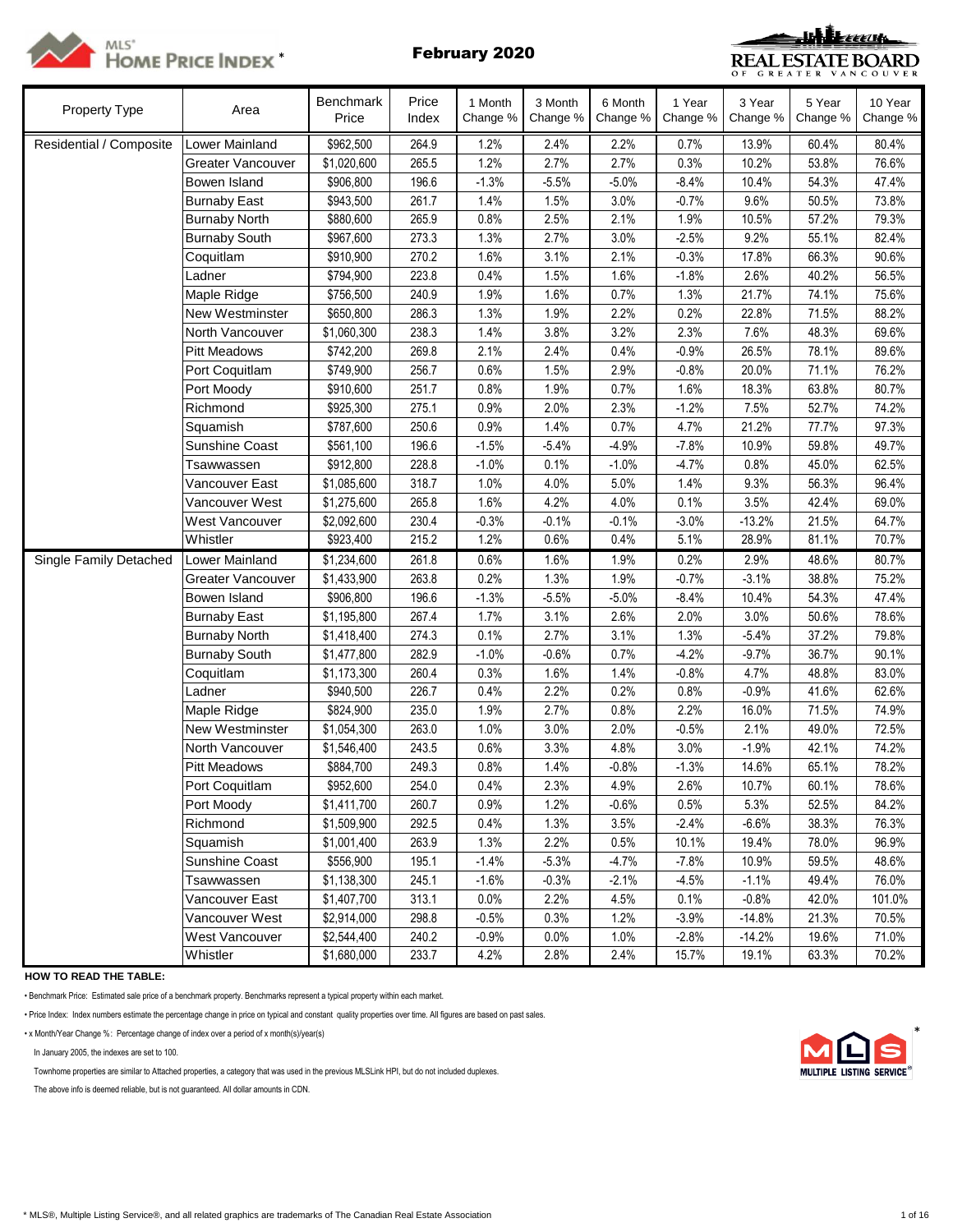



| Property Type | Area                 | Benchmark<br>Price | Price<br>Index | 1 Month<br>Change % | 3 Month<br>Change % | 6 Month<br>Change % | 1 Year<br>Change % | 3 Year<br>Change % | 5 Year<br>Change % | 10 Year<br>Change % |
|---------------|----------------------|--------------------|----------------|---------------------|---------------------|---------------------|--------------------|--------------------|--------------------|---------------------|
| Townhouse     | Lower Mainland       | \$672,800          | 242.4          | 0.6%                | 1.6%                | 1.0%                | 0.9%               | 18.0%              | 62.2%              | 70.5%               |
|               | Greater Vancouver    | \$785,000          | 251.9          | 0.3%                | 1.6%                | 1.7%                | 0.6%               | 14.6%              | 57.6%              | 71.4%               |
|               | <b>Burnaby East</b>  | \$660,000          | 243.8          | 0.8%                | 0.2%                | 2.4%                | $-3.9%$            | 21.0%              | 50.8%              | 62.6%               |
|               | <b>Burnaby North</b> | \$727,700          | 271.6          | 1.0%                | $-0.1%$             | 0.9%                | 1.7%               | 20.0%              | 57.1%              | 80.2%               |
|               | <b>Burnaby South</b> | \$773,400          | 266.4          | 0.7%                | 0.5%                | 0.8%                | $-4.2%$            | 16.8%              | 54.6%              | 76.8%               |
|               | Coquitlam            | \$671,500          | 246.4          | 1.0%                | 4.2%                | 3.0%                | 2.3%               | 18.5%              | 61.5%              | 76.8%               |
|               | Ladner               | \$648,900          | 230.8          | 0.1%                | 0.3%                | 5.0%                | $-5.0%$            | 5.0%               | 39.5%              | 49.6%               |
|               | Maple Ridge          | \$523,900          | 243.2          | 0.3%                | $-1.0%$             | 0.2%                | $-0.2%$            | 23.4%              | 73.0%              | 72.7%               |
|               | New Westminster      | \$743,800          | 272.8          | 1.5%                | 1.1%                | 4.3%                | $-1.0%$            | 22.3%              | 59.5%              | 77.4%               |
|               | North Vancouver      | \$951,100          | 231.1          | 0.4%                | 1.5%                | $-0.9%$             | $-0.6%$            | 8.9%               | 51.4%              | 65.2%               |
|               | <b>Pitt Meadows</b>  | \$613,100          | 265.3          | 2.4%                | 4.0%                | 2.3%                | $-0.4%$            | 27.7%              | 86.4%              | 87.9%               |
|               | Port Coquitlam       | \$621,000          | 235.1          | 0.0%                | 0.5%                | $-1.1%$             | 0.0%               | 14.6%              | 63.6%              | 60.9%               |
|               | Port Moody           | \$629,100          | 212.6          | 0.3%                | 1.7%                | $-4.1%$             | $-1.3%$            | 21.8%              | 43.4%              | 52.2%               |
|               | Richmond             | \$784,000          | 257.4          | 1.1%                | 2.3%                | 1.2%                | $-1.5%$            | 8.2%               | 50.6%              | 69.1%               |
|               | Squamish             | \$727,800          | 239.3          | $-0.8%$             | 2.7%                | 3.1%                | 7.2%               | 21.2%              | 80.9%              | 93.5%               |
|               | Tsawwassen           | \$628,800          | 247.5          | $-0.4%$             | 2.2%                | 5.2%                | $-4.5%$            | 8.5%               | 48.9%              | 60.3%               |
|               | Vancouver East       | \$903,900          | 289.6          | 0.0%                | 5.0%                | 7.9%                | 3.6%               | 13.4%              | 61.0%              | 85.4%               |
|               | Vancouver West       | \$1,131,400        | 264.5          | $-1.4%$             | $-0.2%$             | 1.5%                | 0.6%               | 6.1%               | 52.4%              | 74.6%               |
|               | Whistler             | \$950,200          | 229.1          | $-2.2%$             | 1.0%                | 1.3%                | 7.5%               | 26.9%              | 87.9%              | 84.3%               |
| Apartment     | Lower Mainland       | \$660,700          | 277.8          | 1.9%                | 3.5%                | 2.9%                | 1.1%               | 27.7%              | 76.9%              | 83.6%               |
|               | Greater Vancouver    | \$677,200          | 270.7          | 2.1%                | 4.0%                | 3.6%                | 0.9%               | 23.2%              | 69.8%              | 78.8%               |
|               | <b>Burnaby East</b>  | \$733,800          | 281.5          | 2.7%                | 2.2%                | 4.7%                | 2.1%               | 21.3%              | 56.0%              | 77.7%               |
|               | <b>Burnaby North</b> | \$613,200          | 261.8          | 1.0%                | 2.9%                | 1.9%                | 2.2%               | 22.5%              | 77.3%              | 80.6%               |
|               | <b>Burnaby South</b> | \$678,200          | 272.3          | 2.5%                | 4.8%                | 4.6%                | $-1.6%$            | 20.8%              | 69.1%              | 80.9%               |
|               | Coquitlam            | \$539,000          | 295.8          | 3.3%                | 4.0%                | 2.8%                | 3.0%               | 38.1%              | 99.6%              | 107.9%              |
|               | Ladner               | \$435,100          | 206.2          | 1.1%                | 2.0%                | 1.9%                | $-2.3%$            | 14.4%              | 37.1%              | 43.6%               |
|               | Maple Ridge          | \$355,900          | 254.1          | 3.9%                | 2.5%                | 1.2%                | 0.6%               | 39.9%              | 77.6%              | 75.4%               |
|               | New Westminster      | \$517,000          | 292.9          | 1.4%                | 1.8%                | 2.1%                | 0.4%               | 29.7%              | 80.0%              | 93.0%               |
|               | North Vancouver      | \$572,000          | 233.3          | 2.5%                | 4.9%                | 2.9%                | 2.3%               | 20.9%              | 57.7%              | 64.8%               |
|               | <b>Pitt Meadows</b>  | \$494,300          | 291.5          | 3.0%                | 2.5%                | 0.8%                | $-0.6%$            | 37.4%              | 84.8%              | 97.2%               |
|               | Port Coquitlam       | \$455,000          | 272.1          | 1.1%                | 1.6%                | 3.8%                | $-3.1%$            | 33.6%              | 88.8%              | 81.3%               |
|               | Port Moody           | \$647,200          | 269.7          | 1.0%                | 2.8%                | 4.0%                | 4.0%               | 29.9%              | 88.9%              | 96.0%               |
|               | Richmond             | \$640,700          | 274.3          | 1.0%                | 2.2%                | 2.2%                | $-0.2%$            | 26.9%              | 75.8%              | 76.9%               |
|               | Squamish             | \$487,100          | 240.1          | 1.7%                | $-2.0%$             | $-2.8%$             | $-6.9%$            | 27.4%              | 90.9%              | 102.1%              |
|               | Tsawwassen           | \$461,000          | 194.4          | 0.8%                | 1.1%                | 1.1%                | $-3.3%$            | 14.2%              | 41.1%              | 34.5%               |
|               | Vancouver East       | \$579,800          | 330.9          | 2.0%                | 5.1%                | 5.0%                | 2.0%               | 21.0%              | 74.2%              | 90.4%               |
|               | Vancouver West       | \$796,100          | 258.3          | 2.6%                | 6.1%                | 5.3%                | 1.5%               | 14.8%              | 57.6%              | 69.9%               |
|               | West Vancouver       | \$1,013,900        | 206.0          | 1.7%                | $-0.9%$             | $-4.5%$             | $-4.8%$            | 0.1%               | 43.9%              | 50.8%               |
|               | Whistler             | \$494,200          | 193.6          | 2.5%                | $-1.0%$             | $-1.9%$             | $-2.5%$            | 38.5%              | 95.8%              | 61.9%               |

## **HOW TO READ THE TABLE:**

• Benchmark Price: Estimated sale price of a benchmark property. Benchmarks represent a typical property within each market.

• Price Index: Index numbers estimate the percentage change in price on typical and constant quality properties over time. All figures are based on past sales.

• x Month/Year Change %: Percentage change of index over a period of x month(s)/year(s)

In January 2005, the indexes are set to 100.

Townhome properties are similar to attached properties, a category that was used in the previous MLSLink HPI, but do not included duplexes.

Lower Mainland includes areas serviced by both Real Estate Board of Greater Vancouver & Fraser Valley Real Estate Board.

The above info is deemed reliable, but is not guaranteed. All dollar amounts in CDN.

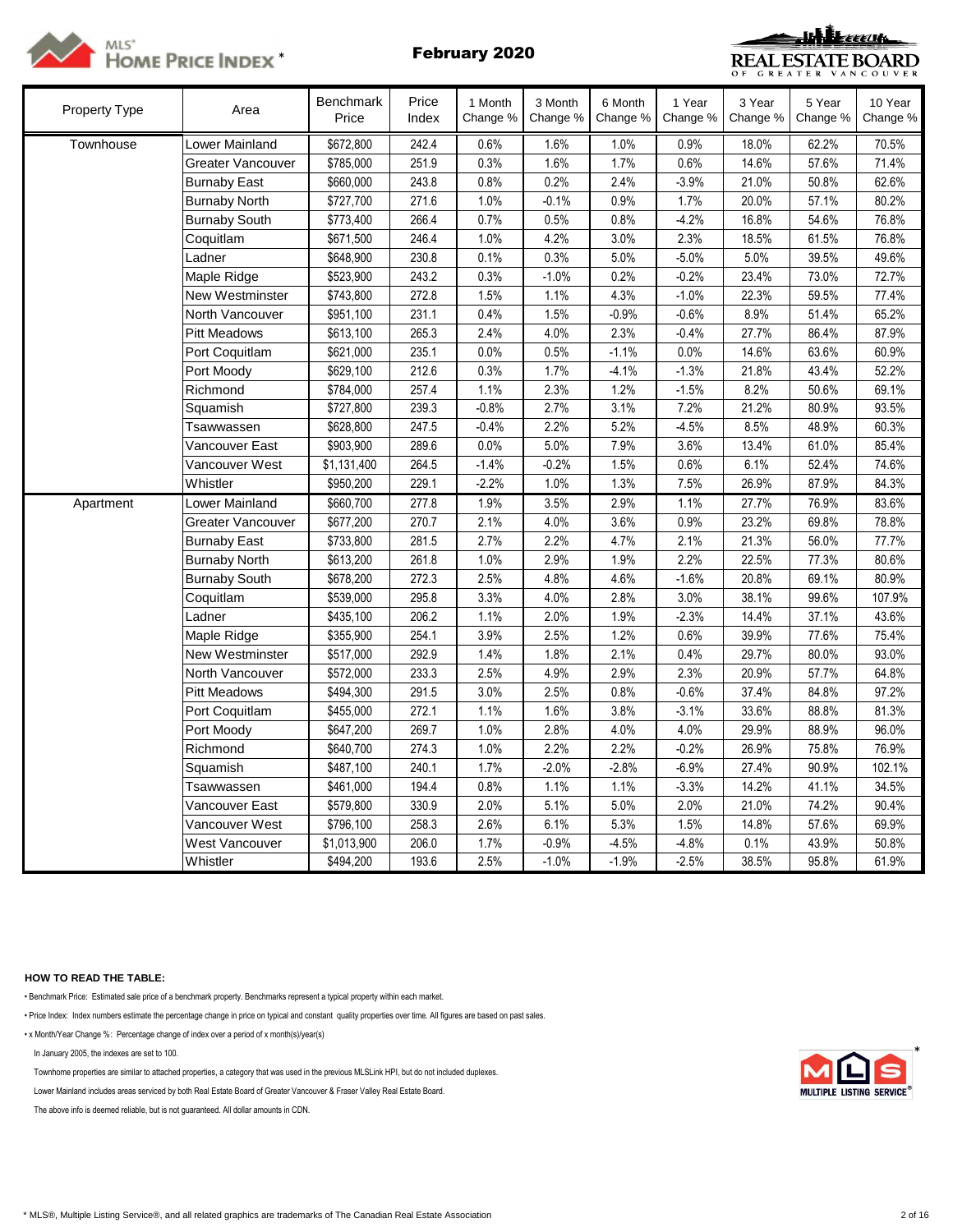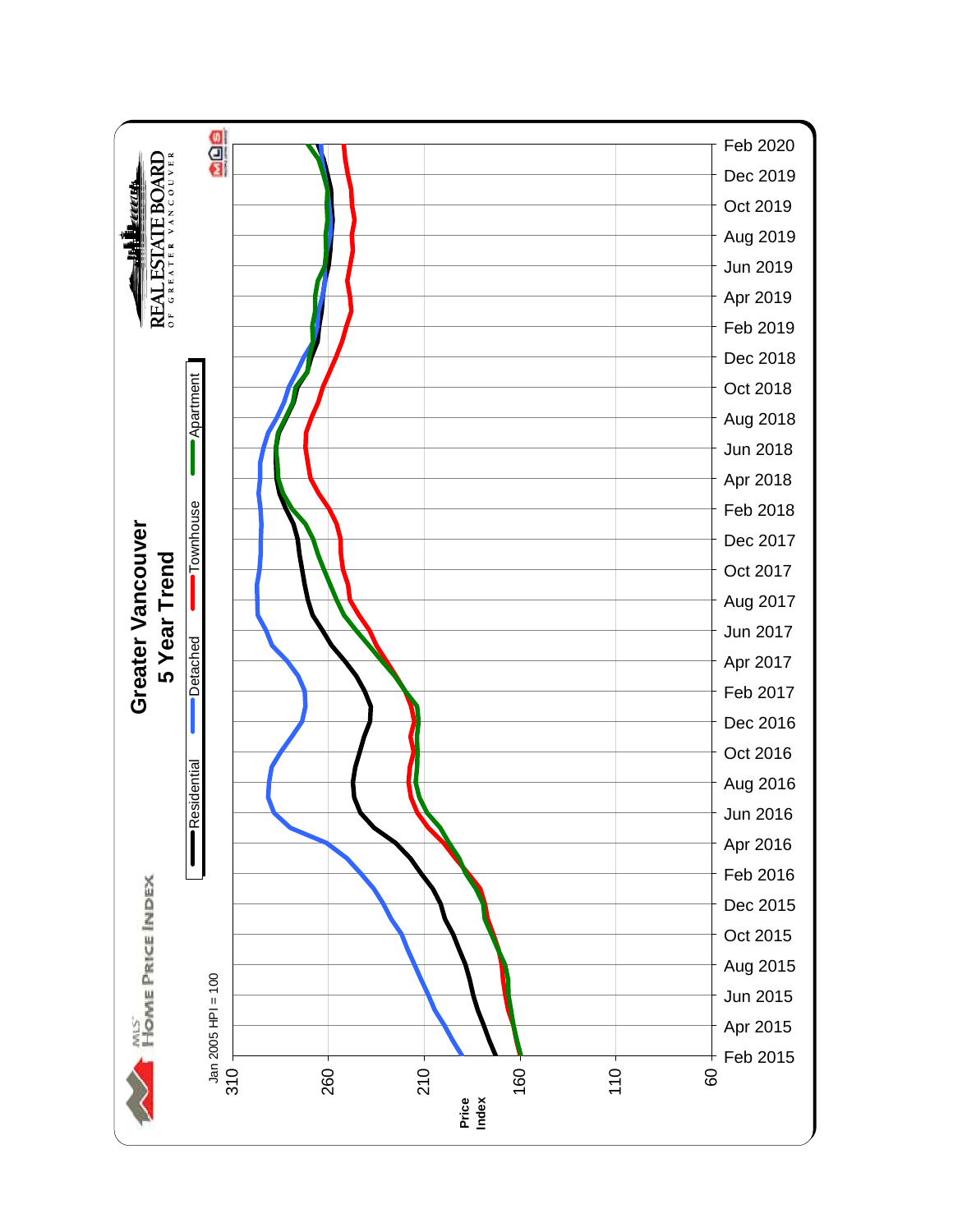|                      | STV101                              | 685            | 404                      | 1,061          |             | n′a                     |           | 439            | 318               | 814                      |             | n/a         |           | 448                                        | 277                      | 759                   |             | n/a         |           | 1,124              | 722               | 1,875                        |             | n/a                     |           | 787                         | 482                     | 1,318         |             | n/a                            | age                                                                               |
|----------------------|-------------------------------------|----------------|--------------------------|----------------|-------------|-------------------------|-----------|----------------|-------------------|--------------------------|-------------|-------------|-----------|--------------------------------------------|--------------------------|-----------------------|-------------|-------------|-----------|--------------------|-------------------|------------------------------|-------------|-------------------------|-----------|-----------------------------|-------------------------|---------------|-------------|--------------------------------|-----------------------------------------------------------------------------------|
|                      | Whistler/Pemberton                  | $\tilde{c}$    | $\tilde{z}$              | $\frac{8}{2}$  | n/a         | n/a                     | n/a       | r              | စ္                | $\frac{8}{1}$            | n/a         | n/a         | n/a       | $\tilde{c}$                                | $\circ$                  | $\frac{8}{2}$         | n/a         | n/a         | n/a       | 17                 | 33                | 36                           | n/a         | \$1,100,000             | \$526,500 | e,                          | $\overline{\mathbf{2}}$ | 35            | n/a         | \$1,049,000<br>\$400,000       |                                                                                   |
|                      | Mest Vancouver/Howe Sound           | 45             | $\boldsymbol{\varsigma}$ |                | \$2,310,700 | n/a                     | n/a       | 21             | $\sim$            | $\mathbf \omega$         | \$2,510,000 | n/a         | n/a       | 25                                         | $\boldsymbol{\infty}$    | $\tilde{t}$           | \$2,043,800 | n/a         | n/a       | 86                 | Ю                 | $\mathrel{\mathop:}^{\circ}$ | \$2,317,850 | $\mathsf{n}/\mathsf{a}$ | n/a       | 43                          | 4                       | $\frac{8}{1}$ | \$2,250,000 | ηá<br>n/a                      |                                                                                   |
|                      | <b>Vancouver West</b>               | 82             | 43                       | 261            | \$2,980,000 | \$1,160,000             | \$760,000 | 35             | $\rm ^{30}$       | 210                      | \$3,230,000 | \$1,517,000 | \$755,000 | $43\,$                                     | $^{24}$                  | 186                   | \$2,700,000 | \$1,099,000 | \$764,000 | 57                 | $\mathcal{V}^3$   | 471                          | \$3,000,000 | \$1,489,000             | \$757,500 | 77                          | $\frac{4}{3}$           | 319           | \$2,712,500 | \$1,210,000<br>\$763,000       |                                                                                   |
|                      | Vancouver East                      | 86             | $\rm 8$                  | 118            | \$1,422,500 | \$1,093,700             | \$640,000 | 53             | $\rm 30$          | 78                       | \$1,500,000 | \$1,030,000 | \$547,450 | 54                                         | $\overline{5}$           | $\overline{8}$        | \$1,269,400 | \$1,015,000 | \$576,000 | 139                | $^{\rm 63}$       | 196                          | \$1,469,250 | \$1,053,750             | \$602,500 | 98                          | $\frac{4}{3}$           | 129           | \$1,280,000 | \$984,950<br>\$579,000         |                                                                                   |
| Facts                | Sunshine Coast                      | $\overline{3}$ | $\mathbf{\Omega}$        | $\infty$       | \$586,500   | ηá                      | n′a       | 21             | 4                 | $\boldsymbol{\varsigma}$ | \$654,628   | ηá          | n/a       | $36\,$                                     | $\overline{ }$           | $\mathbf  \circ$      | \$582,000   | ρÅ          | n/a       | 52                 | $\mathbf  \circ$  | $\tilde{t}$                  | \$613,738   | n/a                     | n/a       | 55                          | $\frac{1}{2}$           | $\infty$      | \$582,000   | n/a<br>n/a                     |                                                                                   |
|                      | <b>Usimenp<sup>2</sup></b>          | 45             | $\frac{6}{2}$            | $\frac{6}{5}$  | n/a         | n/a                     | n/a       | 2              | $\circ$           | Ξ                        | n/a         | n/a         | n/a       | 9                                          | $\frac{8}{2}$            | Б                     | n/a         | ്ദ          | n/a       | $\overline{27}$    | 22                | 27                           | \$1,075,000 | \$669,950<br>\$449,000  |           | $^{24}$                     | 26                      | $\frac{3}{2}$ | \$1,040,000 | \$615,000<br>n/a               |                                                                                   |
| <b>S</b><br>Ш        | <b>PuowyoiA</b>                     | 52             | 59                       | 136            | \$1,725,000 | \$862,000               | \$576,450 | 52             | $\mathbb{S}^3$    | $\frac{2}{10}$           | \$1,604,000 | \$795,000   | \$555,000 | $36\,$                                     | 29                       | 89                    | \$1,500,000 | \$803,000   | \$541,000 | 104                | 122               | 237                          | \$1,650,000 | \$826,500               | \$565,000 | 86                          | 54                      | 155           | \$1,500,000 | \$803,000<br>\$528,000         |                                                                                   |
| $\blacktriangleleft$ | Port Moody/Belcarra                 | Φ              | $\infty$                 | é,             | Ρå          | ్డి                     | n/a       | G              | $\tilde{c}$       | $\frac{6}{5}$            | n/a         | n/a         | n/a       | Ċ,                                         | Б                        | $\frac{5}{2}$         | n/a         | n/a         | n/a       | \$                 | $_{20}$           | 35                           | n/a         | \$778,250               | \$569,000 | $\frac{8}{1}$               | $\tilde{=}$             | 33            | n/a         | \$593,150<br>n/a               |                                                                                   |
| ၯ                    | Port Coquitlam                      | 25             | $\frac{8}{2}$            | $\overline{6}$ | \$950,000   | n/a                     | \$440,000 | $_{22}$        | 15                | $23\,$                   | \$870,500   | n/a         | \$429,000 | 17                                         | $\frac{6}{5}$            | 21                    | n/a         | ്ദ          | \$410,000 | 47                 | $33\,$            | යි                           | \$915,000   | \$678,300               | \$440,000 | $30\,$                      | 25                      | 57            | \$867,500   | \$607,500<br>\$398,500         |                                                                                   |
| ©<br>ဟ               | North Vancouver                     | 71             | 35                       | 8              | \$1,640,000 | \$1,090,000             | \$655,000 | $^{24}$        | $\frac{1}{2}$     | 63                       | \$1,698,334 | n/a         | \$572,200 | 57                                         | 27                       | 59                    | \$1,470,000 | \$1,028,000 | \$648,000 | 95                 | $48$              | 161                          | \$1,645,500 | \$1,084,000             | \$623,500 | $\overline{z}$              | 42                      | 100           | \$1,552,500 | \$1,026,500<br>\$588,000       | for the Gulf Islands                                                              |
| Σ                    | New Westminster                     | $20\,$         | $\overline{\phantom{a}}$ | 3              | \$1,192,500 | n/a                     | \$507,000 | $\overline{ }$ | 4                 | 38                       | n/a         | n/a         | \$520,000 | $\mathrel{\mathop{\mathfrak{S}}}\nolimits$ | $\overline{ }$           | $\overline{4}$        | n/a         | n/a         | \$482,500 | 27                 | $\ddot{=}$        | $\overline{5}$               | \$1,150,000 | n/a                     | \$515,000 | 23                          | $\ddot{ }$              | 5             | \$1,170,000 | \$495,000<br>n/a               |                                                                                   |
|                      | <sup>Maple Ridge/Pitt Meadows</sup> | 98             | 60                       | $38$           | \$913,805   | \$554,950               | \$377,450 | 67             | 36                | 32                       | \$849,000   | \$529,490   | \$400,000 | 57                                         | $33\,$                   | 23                    | \$812,500   | \$549,900   | \$368,000 | 165                | 96                | $\overline{C}$               | \$879,980   | \$547,400               | \$384,900 | 96                          | 66                      | 43            | \$798,500   | \$526,000<br>\$355,000         |                                                                                   |
|                      | $\mu$ ng - spuelsl                  | S              | $\circ$                  | $\circ$        | Ρá          | $\mathsf{n}^\mathsf{d}$ | ηá        | 4              | $\mathbf{\Omega}$ | $\circ$                  | $n/a$       | n/a         | n/a       | $^{\circ}$                                 | $\circ$                  | $\circ$               | n/a         | n/a         | n/a       | N                  | $\mathbf{\Omega}$ | $\circ$                      | Ρā          | $\mathsf{n}^\mathsf{d}$ | ηã        | $\stackrel{1}{\rightarrow}$ | $\circ$                 | $\circ$       | Ρá          | $\mathsf{p}_\mathsf{q}$<br>n/a |                                                                                   |
|                      | $q_{100}$ s - $e_{1100}$            | 57             | 13                       | $\frac{8}{1}$  | \$1,035,000 | n/a                     | n/a       | 23             | $\frac{1}{2}$     | $\approx$                | \$969,100   | n/a         | \$597,000 | $\frac{8}{2}$                              | $\infty$                 | $\frac{4}{4}$         | n/a         | n/a         | n/a       | $\pmb{\mathbb{S}}$ | 26                | $38\,$                       | \$1,016,500 | \$684,350               | \$547,500 | 34                          | $\frac{5}{2}$           | 20            | \$972,500   | \$475,500<br>n/a               |                                                                                   |
|                      | Coquitlam                           | 5              | $\pm$                    | 28             | \$1,238,000 | \$898,900               | \$527,500 | $\frac{4}{7}$  | $\rm 32$          | $\overline{\kappa}$      | \$1,305,000 | \$762,450   | \$501,900 | 38                                         | $\overline{\mathcal{E}}$ | 8                     | \$1,195,000 | \$910,999   | \$478,000 | 108                | 73                | 158                          | \$1,280,000 | \$810,000               | \$512,500 | 65                          | $\overline{a}$          | 107           | \$1,108,000 | \$769,000<br>\$496,500         |                                                                                   |
|                      | Burnaby                             | 54             | 47                       | 134            | \$1,452,500 | \$796,944               | \$607,000 | $\frac{4}{1}$  | $\sqrt{6}$        | 124                      | \$1,374,000 | \$780,000   | \$589,000 | $\rm ^{30}$                                | 29                       | 124                   | \$1,489,150 | \$740,000   | \$557,500 | 95                 | $\frac{8}{4}$     | 258                          | \$1,430,000 | \$795,000<br>\$596,500  |           | 56                          | ${\tt 53}$              | 204           | \$1,453,000 | \$728,000<br>\$557,500         |                                                                                   |
|                      | VANCOUVER<br>AL ESTATE BOARI        | Detached       | Attached                 | Apartment      | Detached    | Attached                | Apartment | Detached       | Attached          | Apartmen                 | Detached    | Attached    | Apartment | Detached                                   | Attached                 | Apartmen <sup>-</sup> | Detached    | Attached    | Apartment | Detached           | Attached          | Apartmen <sup>-</sup>        | Detached    | Apartmen<br>Attached    |           | Detached                    | Attached                | Apartment     | Detached    | Apartment<br>Attached          |                                                                                   |
|                      | <u>an ing</u><br>February<br>2020   | <b>Number</b>  | ٥                        | Sales          | Median      | Selling<br>Price        |           | Number         | ٥                 | Sales                    | Median      | Selling     | Price     | Number                                     | ٥                        | <b>Sales</b>          | Median      | Selling     | Price     | Number             | ō                 | Sales                        | Median      | Selling<br>Price        |           | Number                      | ٥f                      | <b>Sales</b>  | Median      | Selling<br>Price               |                                                                                   |
|                      | RE<br>$\overline{0}$ F              |                |                          | February       | 2020        |                         |           |                |                   | January                  | 2020        |             |           |                                            |                          | February              | 2019        |             |           |                    |                   | ່ງ<br>ສຸ                     | Feb. 2020   | Year-to-date            |           |                             |                         | Jan.-         | Feb. 2019   | Year-to-date                   | Note: Median Selling Prices are not reported for areas with less than 20 sales or |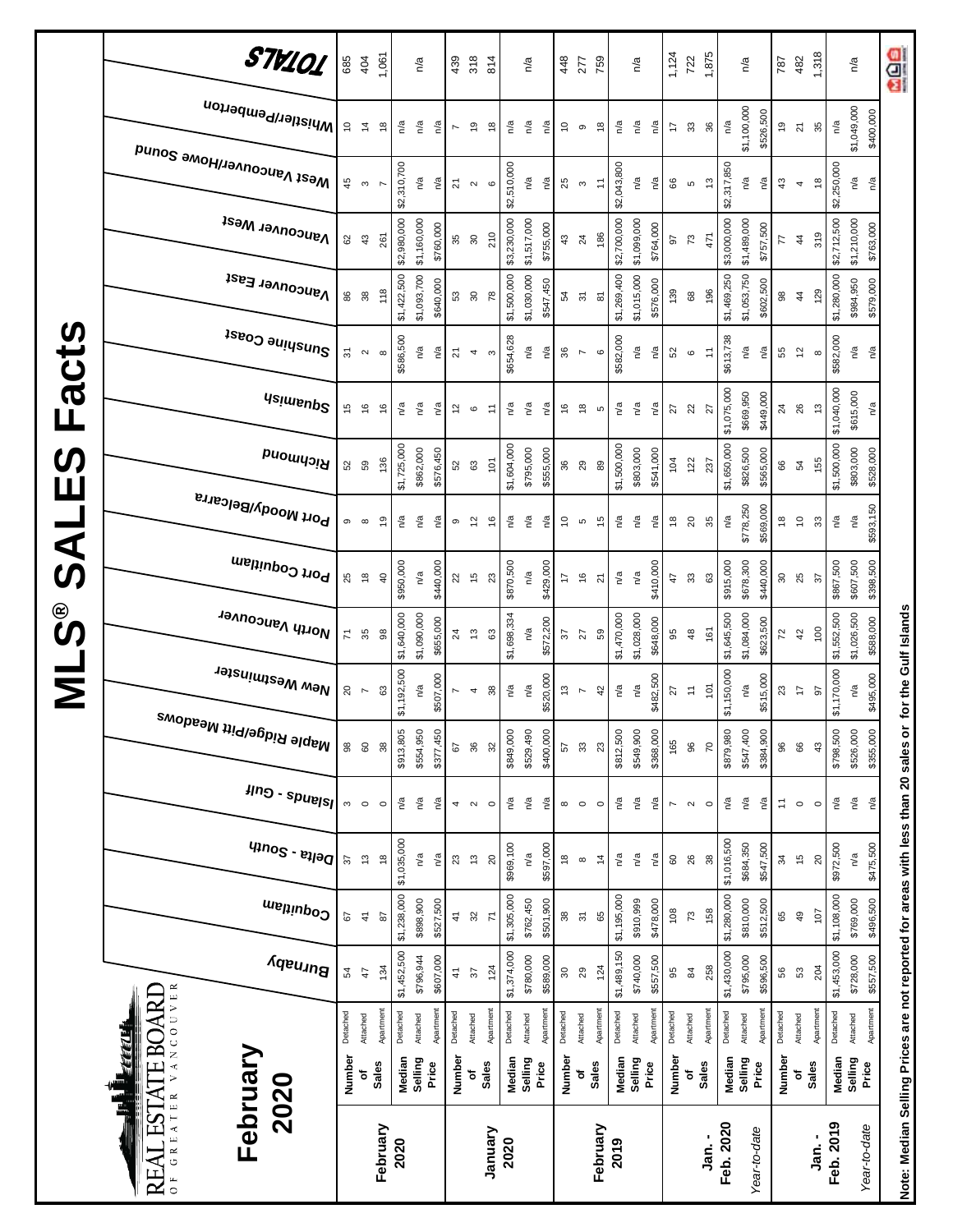| acts<br>ட<br>$\boldsymbol{\omega}$ | Whistler/Pemberton<br>Mest Vancouver/Howe Sound<br><b>Vancouver West</b><br>Vancouver East<br>Sunshine Coast<br><b>Asimeup<sup>2</sup></b><br><b>Puowyoi</b> | $\overline{100}$<br>$\overline{131}$<br>157<br>77<br>144 | 25<br>$\overleftarrow{\tau}$<br>86<br>$\overline{70}$<br>$\frac{6}{5}$<br><b>36</b> 23<br>113 | 45<br>$30\,$<br>492<br>210<br>15<br>$\overset{\circ}{\phantom{a}}$<br>243 | 40%<br>45%<br>47%<br>55%<br>40%<br>42%<br>36% | 56%<br>27%<br>50%<br>54%<br>13%<br>70%<br>52% | 40%<br>23%<br>53%<br>56%<br>53%<br>89%<br>56% | 136<br>144<br>120<br>$\overline{49}$<br>28<br>168 | $23$ $\overline{5}$<br>$\overline{\phantom{a}}$<br>92<br>63<br>$\tilde{a}$<br>$\frac{6}{5}$<br>109 | $\frac{4}{3}$<br>$\overline{5}$<br>500<br>171<br>S<br>$\overline{24}$<br>242 | 30%<br>15%<br>24%<br>44%<br>43%<br>43%<br>31% | 61%<br>29%<br>33%<br>48%<br>40%<br>38%<br>58% | 41%<br>19%<br>42%<br>46%<br>100%<br>46%<br>42% | $113$<br>188<br>153<br>$\mathcal{F}_{\mathcal{A}}$<br>160 | $\frac{15}{21}$<br>$\ddot{4}$<br>94<br>62<br>$\infty$<br>39<br>25<br>28 | 35<br>$\overline{4}$<br>600<br>168<br>$\tilde{c}$<br>$\tilde{c}$<br>226 | 67%<br>22%<br>23%<br>35%<br>49%<br>41%<br>23% | 30%<br>21%<br>26%<br>50%<br>88%<br>72%<br>33% | 51%<br>28%<br>31%<br>48%<br>50%<br>50%<br>39% | 48<br>236<br>275<br>277<br>126<br>64<br>312 | 56<br>$\overset{\circ}{\phantom{a}}$<br>178<br>133<br>26<br>39<br>222 | 89<br>61<br>992<br>381<br>$\frac{8}{2}$<br>42<br>485 | 35%<br>28%<br>35%<br>50%<br>41%<br>42%<br>33% | 59%<br>28%<br>41%<br>51%<br>23%<br>56%<br>55% | 40%<br>21%<br>47%<br>51%<br>61%<br>64%<br>49% | $\frac{4}{4}$<br>273<br>423<br>348<br>141<br>7048<br>462 | 89<br>$28$<br>209<br>129<br>23<br>246 | $82$<br>94<br>1,213<br>362<br>$28$<br>27<br>515 | 43%<br>16%<br>18%<br>28%<br>39%<br>34%<br>14%              | 32%<br>14%<br>19%<br>21%<br>34%<br>52%<br>54%<br>22% | aga<br>43%<br>26%<br>36%<br>29%<br>48%<br>30% |
|------------------------------------|--------------------------------------------------------------------------------------------------------------------------------------------------------------|----------------------------------------------------------|-----------------------------------------------------------------------------------------------|---------------------------------------------------------------------------|-----------------------------------------------|-----------------------------------------------|-----------------------------------------------|---------------------------------------------------|----------------------------------------------------------------------------------------------------|------------------------------------------------------------------------------|-----------------------------------------------|-----------------------------------------------|------------------------------------------------|-----------------------------------------------------------|-------------------------------------------------------------------------|-------------------------------------------------------------------------|-----------------------------------------------|-----------------------------------------------|-----------------------------------------------|---------------------------------------------|-----------------------------------------------------------------------|------------------------------------------------------|-----------------------------------------------|-----------------------------------------------|-----------------------------------------------|----------------------------------------------------------|---------------------------------------|-------------------------------------------------|------------------------------------------------------------|------------------------------------------------------|-----------------------------------------------|
| <b>USTING</b>                      | Port Moody/Belcarra<br>Port Coquitlam                                                                                                                        |                                                          | $32^{2}$<br><b>38</b>                                                                         | 42<br>49                                                                  | 28%<br>66%                                    | 32%<br>50%                                    | 45%<br>82%                                    | 57                                                | $\frac{4}{2}$ $\approx$<br>35                                                                      | 28<br>55                                                                     | 38%<br>59%                                    | 109%<br>43%                                   | 57%<br>42%                                     | 29 16                                                     | 47                                                                      | $\overline{5}$<br>58                                                    | 34%<br>36%                                    | 31%<br>47%                                    | 48%<br>36%                                    | 56<br>75                                    | 36<br>$\overline{\kappa}$                                             | $\overline{70}$<br>104                               | 32%<br>63%                                    | 56%<br>46%                                    | 50%<br>61%                                    | 63<br>29<br>$_{\rm 89}$                                  | 65                                    | 66<br>121                                       | 29%<br>34%                                                 | 34%<br>38%<br>31%                                    | 50%                                           |
| ိ<br>(၇<br><u>Ц</u><br>М           | North Vancouver<br>New Westminster<br><sup>Maple Ridge/Pitt Meadows</sup>                                                                                    | 124<br>154                                               | $\mathbf{r}_4$<br>29<br>15<br>103                                                             | 188<br>108<br>72                                                          | 57%<br>69%<br>64%                             | 65%<br>47%<br>58%                             | 52%<br>58%<br>53%                             | $\overline{131}$<br>$28$<br>130                   | $\mbox{6}$<br>$\frac{1}{2}$<br>$\overline{\kappa}$                                                 | 175<br>88<br>55                                                              | 18%<br>25%<br>52%                             | 22%<br>21%<br>51%                             | 36%<br>43%<br>58%                              | 120<br>133                                                | 52<br>$27$<br>15<br>$\overline{\mathbf{6}}$                             | 155<br>$\overline{20}$<br>$\overline{4}$                                | 31%<br>48%<br>43%                             | 52%<br>47%<br>54%                             | 38%<br>35%<br>49%                             | 255<br>57<br>54<br>284                      | 114<br>174                                                            | 363<br>196<br>127                                    | 37%<br>47%<br>58%                             | 42%<br>32%<br>55%                             | 44%<br>52%<br>55%                             | 291<br>8 32<br>286                                       | 129<br>121                            | 334<br>254<br>112                               | 25%<br>33%<br>34%                                          | 33%<br>30%<br>53%<br>55%                             | ;<br>د ان<br>38%<br>38%                       |
|                                    | $\mu$ ng - spuelsl<br>$q_{100}$ s - $e_{1100}$                                                                                                               | $\boldsymbol{\upsigma}$<br>67                            | $\overline{\phantom{a}}$<br>$\overline{9}$                                                    | $\overline{\phantom{a}}$<br>$\frac{3}{4}$                                 | 100%<br>55%                                   | 0%<br>68%                                     | 0%<br>53%                                     | $\mathbf  \circ$<br>$\sqrt{2}$                    | $\mathfrak{g}$<br>$28$                                                                             | $\overline{\phantom{a}}$<br>5                                                | 67%<br>33%                                    | 67%<br>46%                                    | 0%<br>39%                                      | $\overline{6}$                                            | $N$ O<br>26                                                             | $\circ$<br>$\frac{8}{2}$                                                | 400%<br>30%                                   | $\mathsf{n}'$ a<br>31%                        | n'a<br>78%                                    | თ<br>137                                    | $\overline{\mathcal{A}}$<br>47                                        | $\sim$<br>85                                         | 78%<br>44%                                    | 50%<br>55%                                    | 0%<br>45%                                     | $\mathbf 0$<br>140                                       | $\circ$<br>51                         | $\circ$<br>$\frac{4}{3}$                        | 183%<br>24%                                                | ηá<br>29%                                            | nathar than tata lac<br>n/a<br>45%            |
|                                    | Coquitlam<br>Burnaby                                                                                                                                         | 101                                                      | $\frac{a}{2}$                                                                                 | 177                                                                       | 66%                                           | 85%                                           | 49%                                           | 117                                               | 6                                                                                                  | 124                                                                          | 35%                                           | 52%                                           | 57%                                            | 122                                                       | $\mathfrak{g}$                                                          | 102                                                                     | 31%                                           | 48%                                           | 64%                                           | 218                                         | 109                                                                   | 301                                                  | 50%                                           | 67%                                           | 52%                                           | 283                                                      | 131                                   | 244                                             | 23%                                                        | 37%                                                  | mulative total of listings<br>44%             |
|                                    | VANCOUVER<br>JARI<br><b>Albrew</b><br>AL ESTATE BO<br>February<br>2020<br>REAI<br>$\overline{0}$                                                             | 56<br>Detached<br>Number                                 | 78<br>Attached                                                                                | 240<br>Apartment<br>Listings<br>February                                  | 56%<br>Detached<br>2020                       | 60%<br>% Sales to Attached<br>Listings        | 56%<br>Apartment                              | 123<br>Detached<br>Number                         | $\rm ^{\rm 6}$<br>Attached<br>৳                                                                    | 250<br>Apartment<br>Listings<br>January                                      | 33%<br>Detached<br>2020                       | 46%<br>Attached<br>% Sales to<br>Listings     | 50%<br>Apartment                               | 115<br>Detached<br>Number                                 | 69<br>Attached                                                          | 215<br>Apartment<br>Listings<br>February                                | 26%<br>Detached<br>% Sales to<br>2019         | 42%<br>Attached<br>Listings                   | 58%<br>Apartment                              | 220<br>Detached<br>Number                   | 158<br>Attached<br>৳                                                  | 490<br>Apartment<br>Listings<br>Jan.-                | 43%<br>Detached<br>% Sales to<br>Feb. 2020    | 53%<br>Attached<br>Listings<br>Year-to-date*  | 53%<br>Apartment                              | 257<br>Detached<br>Number                                | 192<br>Attached                       | 500<br>Apartment<br>Listings<br>Jan.-           | 22%<br>Detached<br>% Sales to <b>Attached</b><br>Feb. 2019 | 28%<br>Apartment<br>Listings<br>Year-to-date*        | 41%<br><b>Cationi</b><br>$\ddot{x}$           |

I ľ í Ľ Ì.  $\overline{\mathbb{C}}$  $\overline{\mathcal{L}}$ 

**\* Year-to-date listings represent a cumulative total of listings rather than total active listings.**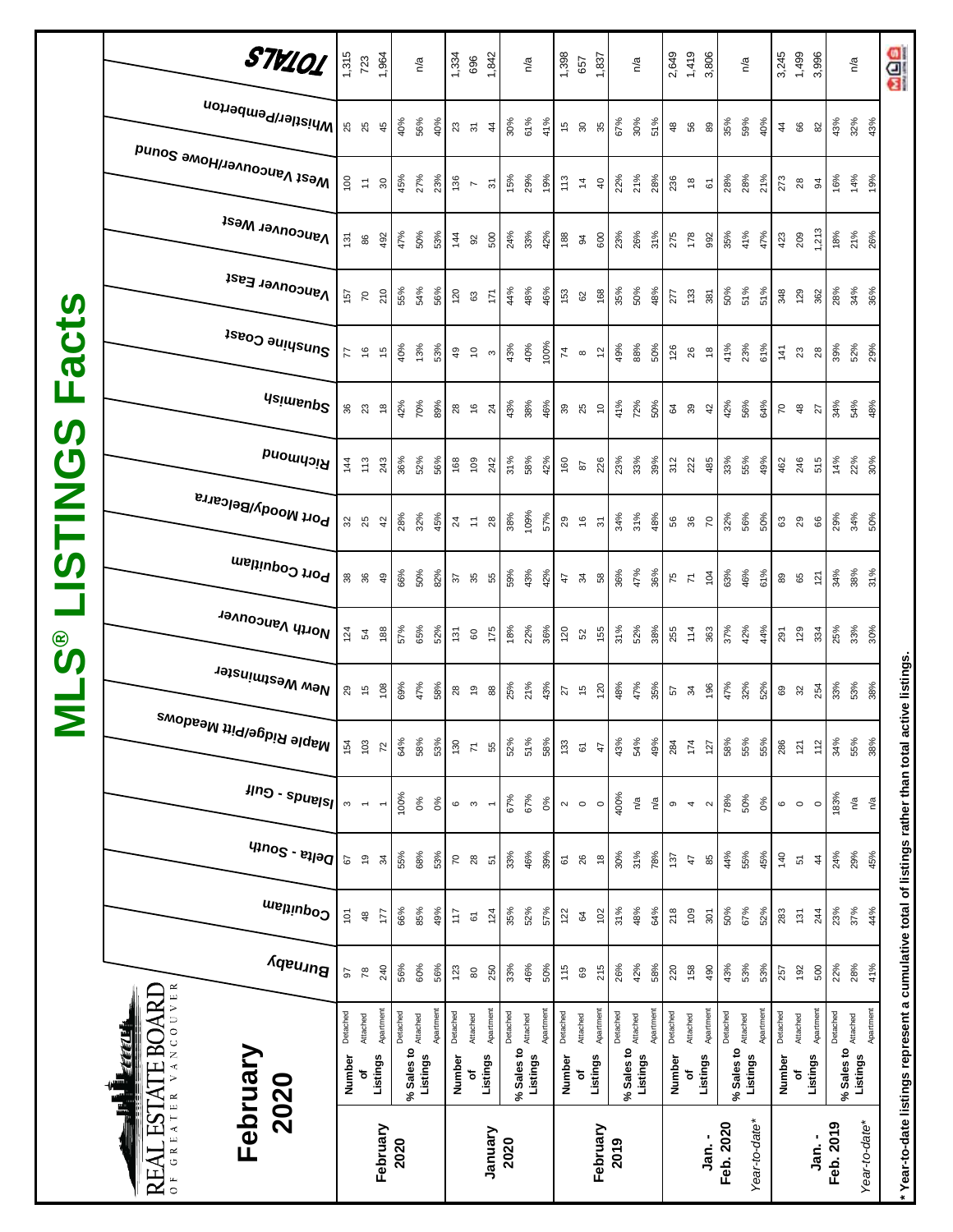

# **Listing & Sales Activity Summary**



|                                           |                             |                               | <b>Listings</b>  |                                      |                      |                      |                               | <b>Sales</b>                         |                             |                              |                                       |
|-------------------------------------------|-----------------------------|-------------------------------|------------------|--------------------------------------|----------------------|----------------------|-------------------------------|--------------------------------------|-----------------------------|------------------------------|---------------------------------------|
|                                           | $\mathbf{1}$<br>Feb<br>2019 | $\overline{2}$<br>Jan<br>2020 | 3<br>Feb<br>2020 | Col. 2 & 3<br>Percentage<br>Variance | 5<br>Feb<br>2019     | 6<br>Jan<br>2020     | $\overline{7}$<br>Feb<br>2020 | Col. 6 & 7<br>Percentage<br>Variance | 9<br>Dec 2018 -<br>Feb 2019 | 10<br>Dec 2019 -<br>Feb 2020 | Col. 9 & 10<br>Percentage<br>Variance |
| <b>BURNABY</b>                            |                             |                               |                  | %                                    |                      |                      |                               | %                                    |                             |                              | %                                     |
| <b>DETACHED</b>                           | 115                         | 123                           | 97               | $-21.1$                              | 30                   | 41                   | 54                            | 31.7                                 | 86                          | 145                          | 68.6                                  |
| <b>ATTACHED</b>                           | 69                          | 80                            | 78               | $-2.5$                               | 29                   | 37                   | 47                            | 27.0                                 | 65                          | 143                          | 120.0                                 |
| <b>APARTMENTS</b>                         | 215                         | 250                           | 240              | $-4.0$                               | 124                  | 124                  | 134                           | 8.1                                  | 280                         | 418                          | 49.3                                  |
| <b>COQUITLAM</b>                          |                             |                               |                  |                                      |                      |                      |                               |                                      |                             |                              |                                       |
| <b>DETACHED</b>                           | 122                         | 117                           | 101              | $-13.7$                              | 38                   | 41                   | 67                            | 63.4                                 | 92                          | 159                          | 72.8                                  |
| <b>ATTACHED</b><br><b>APARTMENTS</b>      | 64<br>102                   | 61<br>124                     | 48<br>177        | $-21.3$<br>42.7                      | 31<br>65             | 32<br>71             | 41<br>87                      | 28.1<br>22.5                         | 69<br>149                   | 110<br>262                   | 59.4<br>75.8                          |
|                                           |                             |                               |                  |                                      |                      |                      |                               |                                      |                             |                              |                                       |
| <b>DELTA</b><br><b>DETACHED</b>           | 61                          | 70                            | 67               | $-4.3$                               | 18                   | 23                   | 37                            | 60.9                                 | 53                          | 79                           | 49.1                                  |
| <b>ATTACHED</b>                           | 26                          | 28                            | 19               | $-32.1$                              | 8                    | 13                   | 13                            | 0.0                                  | 23                          | 32                           | 39.1                                  |
| <b>APARTMENTS</b>                         | 18                          | 51                            | 34               | $-33.3$                              | 14                   | 20                   | 18                            | $-10.0$                              | 28                          | 59                           | 110.7                                 |
| <b>MAPLE RIDGE/PITT MEADOWS</b>           |                             |                               |                  |                                      |                      |                      |                               |                                      |                             |                              |                                       |
| <b>DETACHED</b>                           | 133                         | 130                           | 154              | 18.5                                 | 57                   | 67                   | 98                            | 46.3                                 | 147                         | 245                          | 66.7                                  |
| <b>ATTACHED</b><br>APARTMENTS             | 61<br>47                    | 71<br>55                      | 103<br>72        | 45.1<br>30.9                         | 33<br>23             | 36<br>32             | 60<br>38                      | 66.7<br>18.8                         | 75<br>66                    | 125<br>113                   | 66.7<br>71.2                          |
|                                           |                             |                               |                  |                                      |                      |                      |                               |                                      |                             |                              |                                       |
| <b>NORTH VANCOUVER</b><br><b>DETACHED</b> |                             |                               |                  |                                      |                      |                      |                               |                                      |                             |                              |                                       |
| <b>ATTACHED</b>                           | 120<br>52                   | 131<br>60                     | 124<br>54        | $-5.3$<br>$-10.0$                    | 37<br>27             | 24<br>13             | 71<br>35                      | 195.8<br>169.2                       | 113<br>66                   | 151<br>73                    | 33.6<br>10.6                          |
| <b>APARTMENTS</b>                         | 155                         | 175                           | 188              | 7.4                                  | 59                   | 63                   | 98                            | 55.6                                 | 134                         | 235                          | 75.4                                  |
| <b>NEW WESTMINSTER</b>                    |                             |                               |                  |                                      |                      |                      |                               |                                      |                             |                              |                                       |
| <b>DETACHED</b>                           | 27                          | 28                            | 29               | 3.6                                  | 13                   | $\overline{7}$       | 20                            | 185.7                                | 36                          | 38                           | 5.6                                   |
| <b>ATTACHED</b><br><b>APARTMENTS</b>      | 15<br>120                   | 19<br>88                      | 15<br>108        | $-21.1$<br>22.7                      | $\overline{7}$<br>42 | 4<br>38              | $\overline{7}$<br>63          | 75.0<br>65.8                         | 23<br>136                   | 20<br>157                    | $-13.0$<br>15.4                       |
|                                           |                             |                               |                  |                                      |                      |                      |                               |                                      |                             |                              |                                       |
| PORT MOODY/BELCARRA<br><b>DETACHED</b>    | 29                          | 24                            | 32               | 33.3                                 | 10                   | 9                    | 9                             | 0.0                                  | 24                          | 26                           | 8.3                                   |
| <b>ATTACHED</b>                           | 16                          | 11                            | 25               | 127.3                                | 5                    | 12                   | 8                             | $-33.3$                              | 20                          | 35                           | 75.0                                  |
| <b>APARTMENTS</b>                         | 31                          | 28                            | 42               | 50.0                                 | 15                   | 16                   | 19                            | 18.8                                 | 46                          | 48                           | 4.3                                   |
| <b>PORT COQUITLAM</b>                     |                             |                               |                  |                                      |                      |                      |                               |                                      |                             |                              |                                       |
| <b>DETACHED</b>                           | 47                          | 37                            | 38               | 2.7                                  | 17                   | 22                   | 25                            | 13.6                                 | 48                          | 71                           | 47.9                                  |
| <b>ATTACHED</b><br><b>APARTMENTS</b>      | 34<br>58                    | 35<br>55                      | 36<br>49         | 2.9<br>$-10.9$                       | 16<br>21             | 15<br>23             | 18<br>40                      | 20.0<br>73.9                         | 40<br>55                    | 56<br>97                     | 40.0<br>76.4                          |
|                                           |                             |                               |                  |                                      |                      |                      |                               |                                      |                             |                              |                                       |
| <b>RICHMOND</b><br><b>DETACHED</b>        |                             |                               |                  |                                      |                      |                      |                               |                                      |                             |                              |                                       |
| <b>ATTACHED</b>                           | 160<br>87                   | 168<br>109                    | 144<br>113       | $-14.3$<br>3.7                       | 36<br>29             | 52<br>63             | 52<br>59                      | 0.0<br>$-6.3$                        | 95<br>82                    | 190<br>175                   | 100.0<br>113.4                        |
| <b>APARTMENTS</b>                         | 226                         | 242                           | 243              | 0.4                                  | 89                   | 101                  | 136                           | 34.7                                 | 219                         | 379                          | 73.1                                  |
| <b>SUNSHINE COAST</b>                     |                             |                               |                  |                                      |                      |                      |                               |                                      |                             |                              |                                       |
| <b>DETACHED</b>                           | 74                          | 49                            | 77               | 57.1                                 | 36                   | 21                   | 31                            | 47.6                                 | 69                          | 84                           | 21.7                                  |
| <b>ATTACHED</b><br>APARTMENTS             | 8<br>12                     | 10<br>3                       | 16<br>15         | 60.0<br>400.0                        | $\overline{7}$<br>6  | $\overline{4}$<br>3  | $\overline{c}$<br>8           | $-50.0$<br>166.7                     | 16<br>11                    | 9<br>15                      | $-43.8$<br>36.4                       |
|                                           |                             |                               |                  |                                      |                      |                      |                               |                                      |                             |                              |                                       |
| <b>SQUAMISH</b><br><b>DETACHED</b>        | 39                          | 28                            | 36               | 28.6                                 | 16                   | 12                   | 15                            | 25.0                                 | 31                          | 40                           | 29.0                                  |
| <b>ATTACHED</b>                           | 25                          | 16                            | 23               | 43.8                                 | 18                   | 6                    | 16                            | 166.7                                | 30                          | 33                           | 10.0                                  |
| APARTMENTS                                | 10                          | 24                            | 18               | $-25.0$                              | 5                    | 11                   | 16                            | 45.5                                 | 16                          | 39                           | 143.8                                 |
| <b>VANCOUVER EAST</b>                     |                             |                               |                  |                                      |                      |                      |                               |                                      |                             |                              |                                       |
| <b>DETACHED</b>                           | 153                         | 120                           | 157              | 30.8                                 | 54                   | 53                   | 86                            | 62.3                                 | 140                         | 213                          | 52.1                                  |
| <b>ATTACHED</b><br>APARTMENTS             | 62<br>168                   | 63<br>171                     | 70<br>210        | 11.1<br>22.8                         | 31<br>81             | 30<br>78             | 38<br>118                     | 26.7<br>51.3                         | 62<br>182                   | 103<br>294                   | 66.1<br>61.5                          |
| <b>VANCOUVER WEST</b>                     |                             |                               |                  |                                      |                      |                      |                               |                                      |                             |                              |                                       |
| <b>DETACHED</b>                           | 188                         | 144                           | 131              | $-9.0$                               | 43                   | 35                   | 62                            | 77.1                                 | 110                         | 156                          | 41.8                                  |
| <b>ATTACHED</b>                           | 94                          | 92                            | 86               | $-6.5$                               | 24                   | 30                   | 43                            | 43.3                                 | 62                          | 110                          | 77.4                                  |
| APARTMENTS                                | 600                         | 500                           | 492              | $-1.6$                               | 186                  | 210                  | 261                           | 24.3                                 | 458                         | 731                          | 59.6                                  |
| <b>WHISTLER/PEMBERTON</b>                 |                             |                               |                  |                                      |                      |                      |                               |                                      |                             |                              |                                       |
| <b>DETACHED</b><br><b>ATTACHED</b>        | 15<br>30                    | 23                            | 25<br>25         | 8.7                                  | 10<br>9              | $\overline{7}$<br>19 | 10                            | 42.9<br>$-26.3$                      | 21<br>29                    | 21<br>48                     | 0.0<br>65.5                           |
| <b>APARTMENTS</b>                         | 35                          | 31<br>44                      | 45               | $-19.4$<br>2.3                       | 18                   | 18                   | 14<br>18                      | 0.0                                  | 45                          | 57                           | 26.7                                  |
| <b>WEST VANCOUVER/HOWE SOUND</b>          |                             |                               |                  |                                      |                      |                      |                               |                                      |                             |                              |                                       |
| <b>DETACHED</b>                           | 113                         | 136                           | 100              | $-26.5$                              | 25                   | 21                   | 45                            | 114.3                                | 58                          | 94                           | 62.1                                  |
| <b>ATTACHED</b>                           | 14                          | 7                             | 11               | 57.1                                 | 3                    | $\overline{2}$       | 3                             | 50.0                                 | 9                           | 12                           | 33.3                                  |
| APARTMENTS                                | 40                          | 31                            | 30               | $-3.2$                               | 11                   | 6                    | $\overline{7}$                | 16.7                                 | 28                          | 24                           | $-14.3$                               |
| <b>GRAND TOTALS</b>                       |                             |                               |                  |                                      |                      |                      |                               |                                      |                             |                              |                                       |
| <b>DETACHED</b>                           | 1396                        | 1328                          | 1312             | $-1.2$                               | 440                  | 435                  | 682                           | 56.8                                 | 1123                        | 1712                         | 52.4                                  |
| <b>ATTACHED</b>                           | 657                         | 693                           | 722              | 4.2                                  | 277                  | 316                  | 404                           | 27.8                                 | 671                         | 1084                         | 61.5                                  |
| <b>APARTMENTS</b>                         | 1837                        | 1841                          | 1963             | 6.6                                  | 759                  | 814                  | 1061                          | 30.3                                 | 1853                        | 2928                         | 58.0                                  |